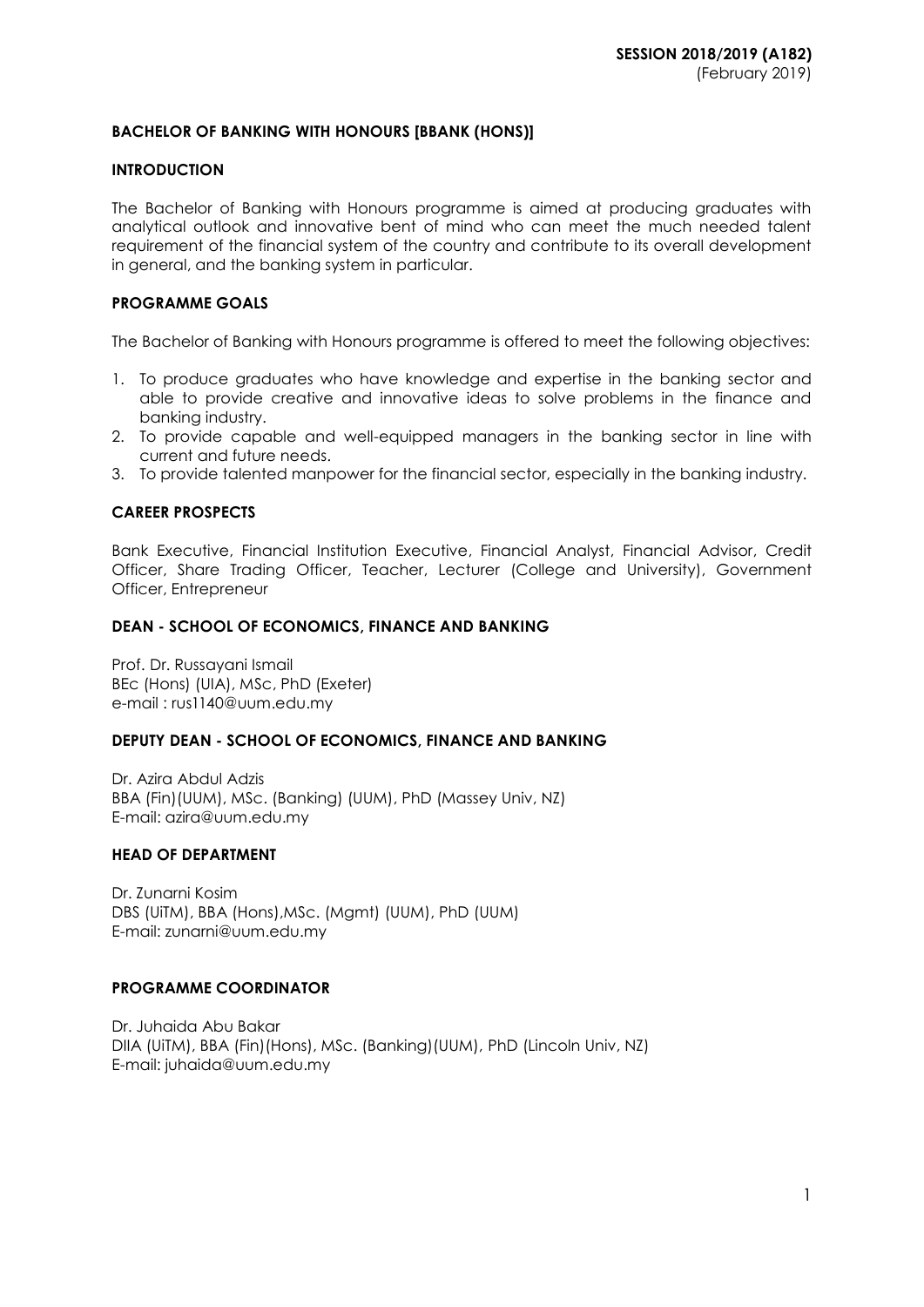# **ASSOCIATE PROFESSOR**

Dr. Nora Azureen Abdul Rahman BBA (Hons), MSc (Finance)(UUM / BAe), PhD (Banking)(UUM) E-mail: azureen@uum.edu.my

# **SENIOR LECTURERS**

Dr. Azira Abdul Adzis BBA (Fin)(UUM), MSc. (Banking) (UUM), PhD (Massey Univ, NZ) E-mail: azira@uum.edu.my

Ghazali Abd. Rahman CFA (MIM), DBS (UiTM), BSc (Hons) (Bus. Admin.) (Univ. of Tennessee), MBA (Finance) (Ohio State Univ.) E-mail: [ghaz@uum.edu.my](mailto:ghaz@uum.edu.my)

Dr. Juhaida Abu Bakar DIIA (UiTM), BBA (Fin)(Hons), MSc. (Banking)(UUM), PhD (Lincoln Univ, NZ) E-mail: juhaida@uum.edu.my

Dr. Logasvathi a/p Murugiah Bsc. International and Offshore Banking (UMS), MSc. (Finance), PhD (Banking) (UUM) E-mail: [logasvathi@uum.edu.my](mailto:logasvathi@uum.edu.my)

Dr. Muhammad Muhaizam bin Haji Musa B.Mgmt (Banking)(Hons)(UUM), MSc. (Finance)(UUM), PhD (INCEIF) E-mail: [muhaizam@uum.edu.my](https://uummail.uum.edu.my/OWA/redir.aspx?C=316134b06fae444581b2bc670d646f2b&URL=mailto%3amuhaizam%40uum.edu.my)

Shahril Shafie BSc (Real Estate Mgt)(UTM), MSc. (Banking)(UUM) E-mail: [sshahril@uum.edu.my](mailto:sshahril@uum.edu.my)

Dr. Shamsul Bahrain Mohd Arshad BSc (Fin)(Southern IIIinois), MBA (Bridgeport), PhD (UUM) E-mail: [sham961@uum.edu.my](mailto:sham961@uum.edu.my)

Dr. Zunarni Kosim DBS (UiTM), BBA (Hons),MSc. (Mgmt) (UUM), PhD (UUM) E-mail: zunarni@uum.edu.my

# **LECTURERS**

Khairul Anuar Desa DKB (PUO), BBA (Fin)(Hons), MSc. (Banking)(UUM) E-mail: k.anuar@uum.edu.my

Siew Goh Yeok BSc.Ed (UM), MSc. (Mgmt) (UUM) E-mail: [siew@uum.edu.my](mailto:siew@uum.edu.my)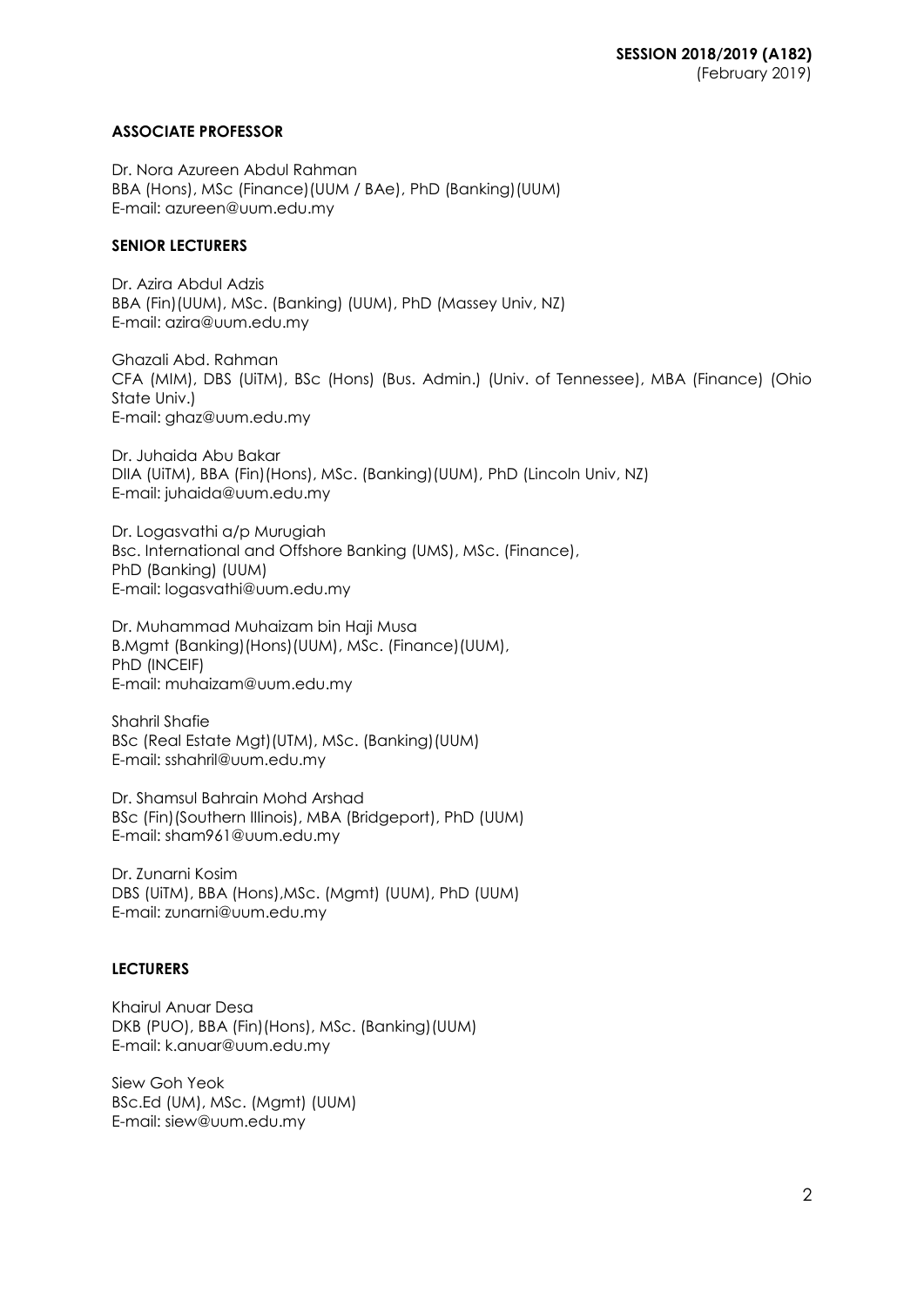# **TUTORS**

Edie Erman Che Johari\* BBA (Islamic Banking) (UiTM), MBA (Islamic Banking and Finance) (Bangor University) E-mail: edie@uum.edu.my

Mohamad Azlan Mohamad Nasrun\* BBANK (Hons), MSc. Banking (UUM) E-mail: mnazlan@uum.edu.my

*\*Study leave*

# **BACHELOR OF BANKING WITH HONOURS [BBANK (HONS)]**

The programme consists of the following **FIVE (5)** components:

| <b>COMPONENT</b>          | <b>CREDIT</b><br><b>HOURS</b> |
|---------------------------|-------------------------------|
| A. UNIVERSITY CORE        | 25                            |
| <b>B. PROGRAMME CORE</b>  | 74                            |
| C. MINOR                  | 18                            |
| D. PROGRAMME ELECTIVE     |                               |
| E. FREE ELECTIVE          | З                             |
| <b>TOTAL CREDIT HOURS</b> | 129                           |

To be awarded a Bachelor of Banking with Honours, a student is required to take and pass a minimum of 129 credit hours which include courses in the programme structure as shown below:

# **A. UNIVERSITY CORE (25 CREDIT HOURS)**

| Code             | Course                                | Credit<br><b>Hours</b> |
|------------------|---------------------------------------|------------------------|
| MPU 3123         | <b>Islamic and Asian Civilization</b> |                        |
| <b>SADN 1033</b> | Nationhood of Malaysia                | 3                      |
| MPU 3113         | <b>Ethnic Relationship</b>            |                        |
| SBLE XXXX        | English Core                          |                        |
| <b>SADE 1013</b> | Introduction to Entrepreneurship      |                        |
| VXXX XXXX        | Co-curriculum                         |                        |

1. International Student **MUST REPLACE** MPU 3123 AND MPU3113 with :

- i. SBLF1093 Malay as Foreign Language I **AND**
- ii. SBLF2093 Malay as Foreign Language II
- 2. Choose **ONE (1)** co-curriculum course of interest and students are subjected to the conditions specified under the related field.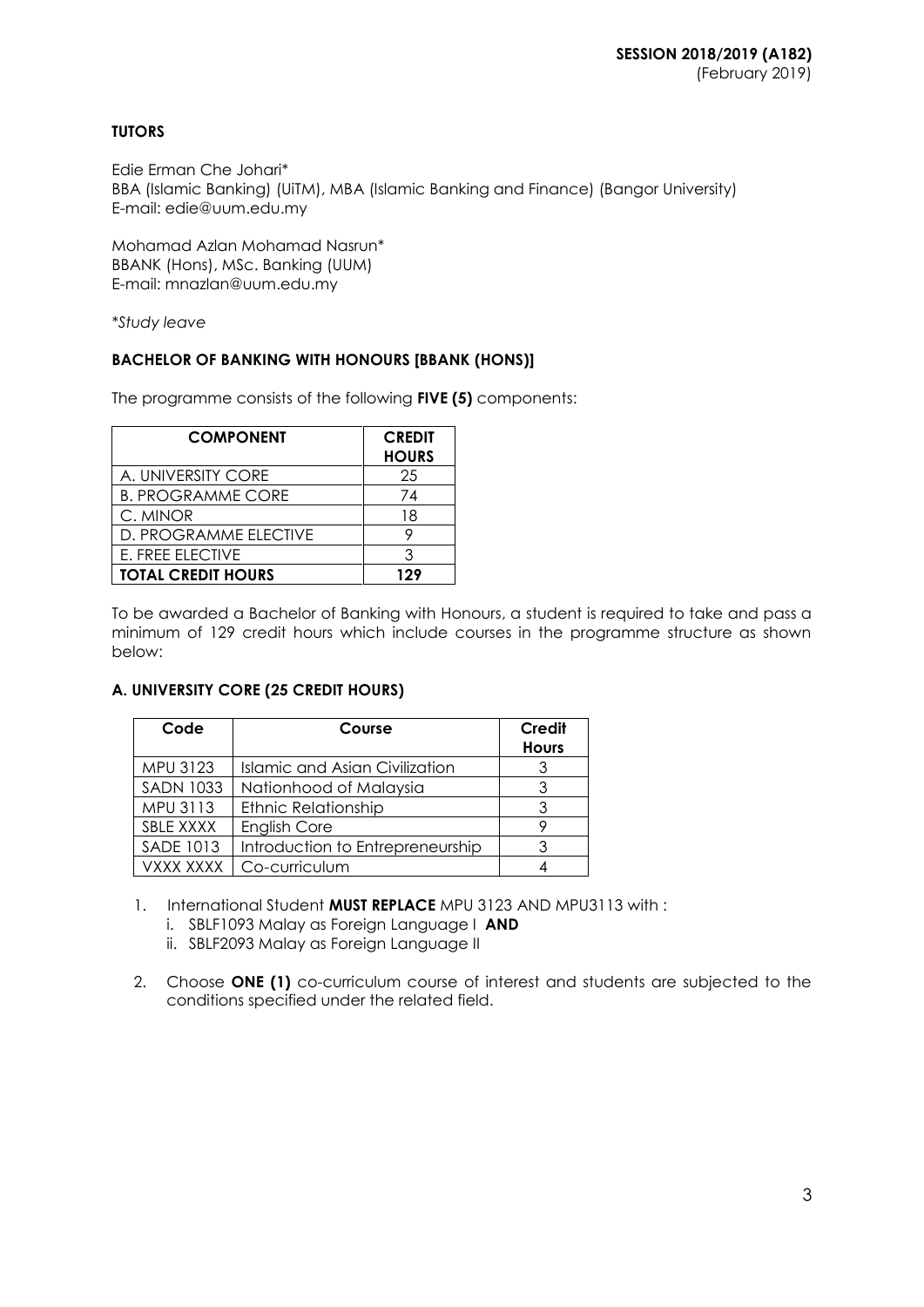# **B. PROGRAMME CORE (74 CREDIT HOURS)**

| Code             | Course                                       | <b>Credit</b><br><b>Hours</b> | Prerequisite                                                                                                                                                       |
|------------------|----------------------------------------------|-------------------------------|--------------------------------------------------------------------------------------------------------------------------------------------------------------------|
| SQQS 1013        | <b>Elementary Statistics</b>                 | $\mathfrak{S}$                | <b>NONE</b>                                                                                                                                                        |
| <b>BEEB 1013</b> | Principles of<br>Economics                   | 3                             | <b>NONE</b>                                                                                                                                                        |
| <b>BKAF 1023</b> | Introduction to<br>Financial<br>Accounting   | 3                             | <b>NONE</b>                                                                                                                                                        |
| <b>BWFF 2033</b> | Financial<br>Management                      | 3                             | BKAF1023 Introduction to<br>Financial Accounting OR<br><b>BKAL1013 Business Accounting</b><br><b>OR</b><br><b>BKAR1013 Financial Accounting</b><br>and Reporting 1 |
| <b>BWFF 2043</b> | <b>Advanced Financial</b><br>Management      | 3                             | <b>BWFF2033 Financial Management</b>                                                                                                                               |
| <b>BWFN 3013</b> | <b>Investment Analysis</b>                   | 3                             | <b>BWFF2043 Advanced Financial</b><br>Management                                                                                                                   |
| <b>BWFF 3033</b> | <b>Financial Markets</b><br>and Institutions | 3                             | <b>BWFF2033 Financial Management</b>                                                                                                                               |
| <b>BWFF 3113</b> | Ethics and<br>Governance                     | 3                             | <b>NONE</b>                                                                                                                                                        |
| <b>BWBB 1013</b> | Foundations of<br>Banking                    | 3                             | <b>NONE</b>                                                                                                                                                        |
| <b>BWFF 3073</b> | Personal Finance                             | 3                             | <b>BWFF2043 Advanced Financial</b><br>Management                                                                                                                   |
| <b>BWBB 3053</b> | Marketing and<br><b>Finance Services</b>     | 3                             | <b>NONE</b>                                                                                                                                                        |
| <b>BWBB 3063</b> | International Trade<br>and Finance           | 3                             | <b>BWBB2013 Bank Management</b>                                                                                                                                    |
| <b>BWBB 2013</b> | <b>Bank Management</b>                       | 3                             | <b>NONE</b>                                                                                                                                                        |
| <b>BWBB 3013</b> | <b>Commercial Bank</b><br>Operations         | 3                             | <b>BWBB2013 Bank Management</b>                                                                                                                                    |
| <b>BWBB 3023</b> | Lending<br>Management                        | 3                             | <b>BWBB2013 Bank Management</b>                                                                                                                                    |
| <b>BWBS 3043</b> | Islamic Banking<br>Management                | 3                             | <b>NONE</b>                                                                                                                                                        |
| <b>BWBB 3193</b> | Seminar in Banking                           | 3                             | Final year<br><b>AND</b><br>have completed at least 100<br>credit hours                                                                                            |
| <b>BPMN 1013</b> | Introduction to<br>Management                | 3                             | <b>NONE</b>                                                                                                                                                        |
| <b>BPMN 3023</b> | Strategic<br>Management                      | 3                             | Have completed 100 credit hours                                                                                                                                    |
| <b>BPMN 3143</b> | Research<br>Methodology                      | $\ensuremath{\mathsf{3}}$     | SQQS1013 Elementary Statistics<br><b>AND</b><br>have completed at least 70 credit<br>hours                                                                         |
| <b>GLUL 2023</b> | <b>Business Law</b>                          | 3                             | <b>NONE</b>                                                                                                                                                        |
| <b>GLUL 3093</b> | <b>Banking Law</b>                           | 3                             | <b>NONE</b>                                                                                                                                                        |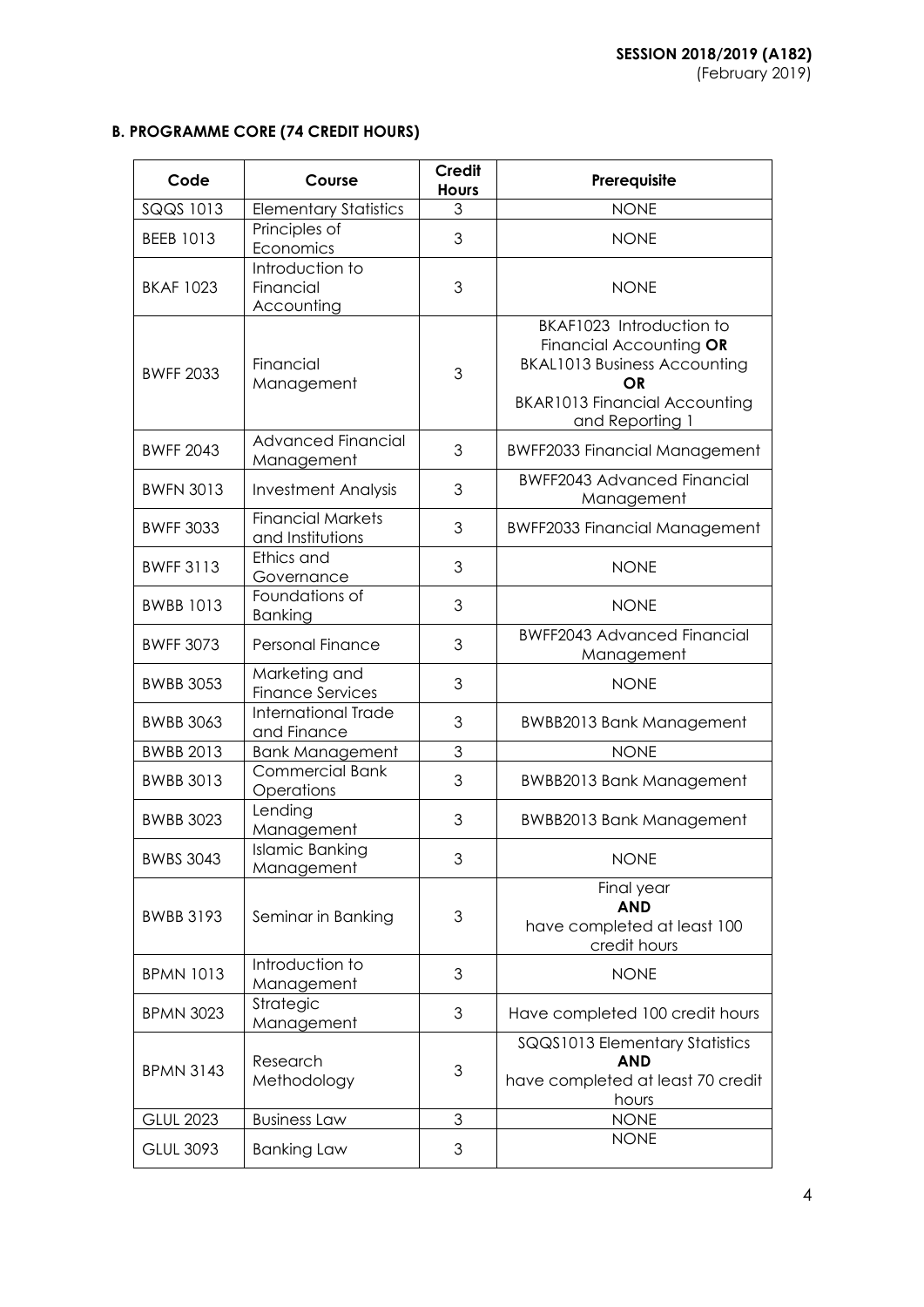|                       |  |           |  | Have taken and passed all   |  |
|-----------------------|--|-----------|--|-----------------------------|--|
| BWBX 4908   Practicum |  | structure |  | courses under the programme |  |

# **C. MINOR (MINIMUM 18 CREDIT HOURS)**

Students **MUST** choose **ONE (1)** Minor from the following **SEVEN (7)** fields of minor:

- 1) **HUMAN RESOURCE MANAGEMENT** offered by the School of Business Management (SBM)
	- **-** Students **MUST** choose **SIX (6)** courses from the following list:

| Code             | Course                                                          | Credit<br><b>Hours</b> | Prerequisite                                 |
|------------------|-----------------------------------------------------------------|------------------------|----------------------------------------------|
| <b>BSMH 2013</b> | Human Resource                                                  | 3                      | <b>BPMN1013</b>                              |
|                  | Management                                                      |                        | Introduction to Management                   |
| <b>BSMH 3023</b> | Staffing                                                        | 3                      | <b>BSMH2013</b>                              |
|                  |                                                                 |                        | Human Resource Management                    |
| <b>BSMH 3033</b> | Training and                                                    | 3                      | <b>BSMH2013</b>                              |
|                  | Development                                                     |                        | Human Resource Management                    |
| <b>BSMH 3043</b> | Remuneration and                                                | 3                      | <b>BSMH2013</b>                              |
|                  | Rewards                                                         |                        | Human Resource Management                    |
| <b>BSMH 3053</b> | Performance Appraisal                                           | 3                      | <b>BSMH2013</b>                              |
|                  |                                                                 |                        | Human Resource Management                    |
| <b>BSMH 3063</b> | Change Management                                               | 3                      | <b>BSMH2013</b>                              |
|                  |                                                                 |                        | Human Resource Management                    |
| <b>BSMH 3083</b> | Introduction to<br>Occupational Safety and<br>Health Management | 3                      | <b>BSMH2013</b><br>Human Resource Management |
| <b>BSMH 3103</b> | Industrial Relations                                            | 3                      | <b>BSMH2013</b><br>Human Resource Management |
|                  | International Human                                             | 3                      | <b>BSMH2013</b>                              |
| <b>BSMH 3113</b> | Resource Management                                             |                        | Human Resource Management                    |
|                  |                                                                 | 3                      | <b>BSMH2013</b>                              |
| <b>BSMH 3153</b> | Career Management                                               |                        | Human Resource Management                    |

# 2) **ENTREPRENEURSHIP** offered by the School of Business Management (SBM) **-** Students **MUST** choose **SIX (6)** courses from the following list:

| Code                | Course                                         | Credit<br><b>Hours</b> | Prerequisite                                   |
|---------------------|------------------------------------------------|------------------------|------------------------------------------------|
| <b>BPMM</b><br>1013 | Introduction to Marketing                      | 3                      | <b>NONE</b>                                    |
| <b>BPMM</b><br>3023 | Sale Management                                | 3                      | <b>BPMM1013</b><br>Introduction to Marketing   |
| <b>BPME 2013</b>    | Entrepreneurial<br><b>Behaviour and Skills</b> | 3                      | SADE1013<br>Introduction to Entrepreneurship   |
| <b>BPME 2023</b>    | Creativity and Innovation                      | 3                      | <b>NONE</b>                                    |
| <b>BPME 2043</b>    | <b>Business Plan</b>                           | 3                      | <b>BWFF2033</b><br><b>Financial Management</b> |
| <b>BPME 3013</b>    | <b>Business Growth</b><br>Management           | 3                      | SADE1013<br>Introduction to Entrepreneurship   |
| <b>BPME 3023</b>    | <b>Franchise Business</b><br>Management        | 3                      | <b>NONE</b>                                    |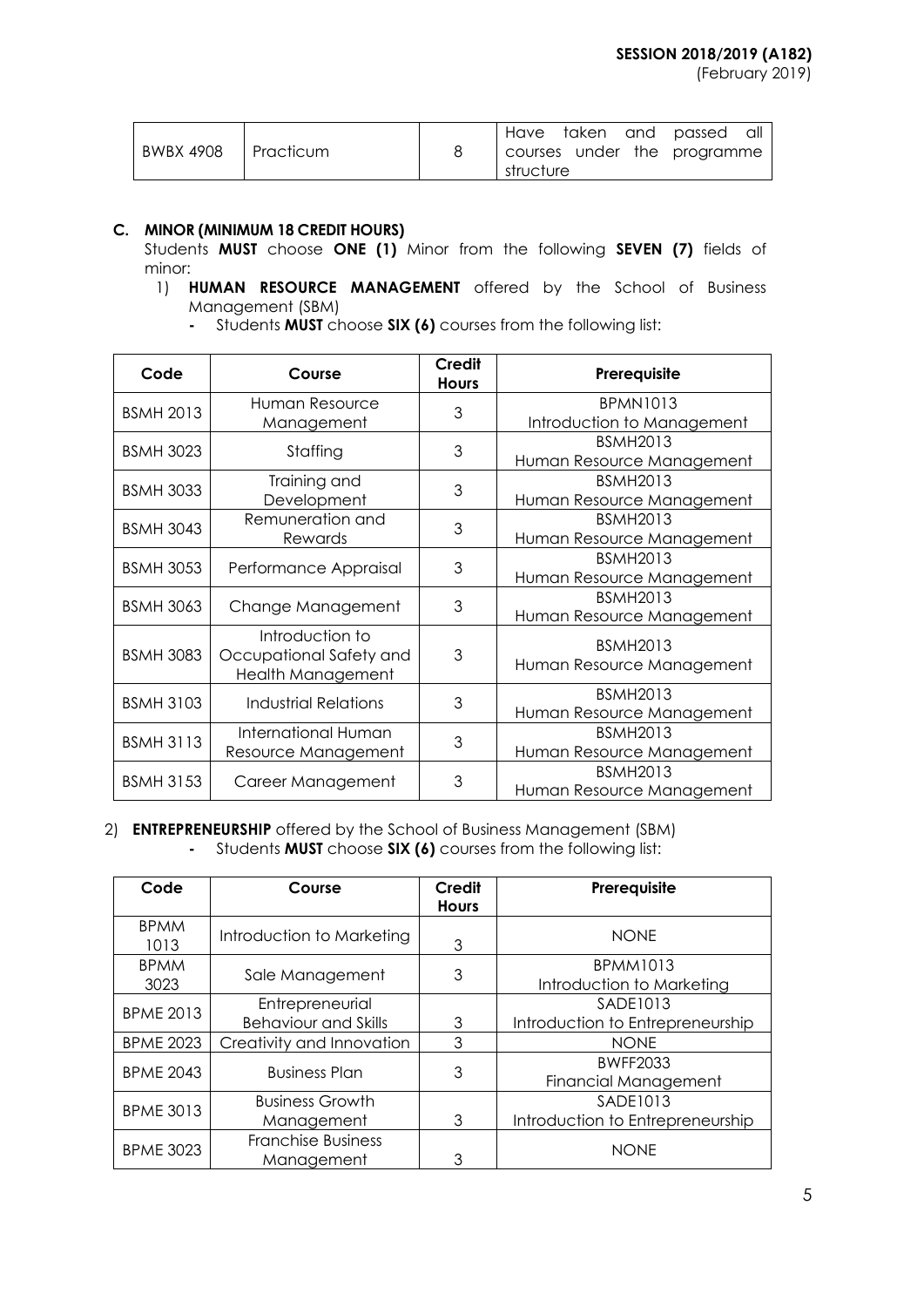| <b>BPME 3033</b>                           | E-Commerce              | <b>NONE</b>                      |
|--------------------------------------------|-------------------------|----------------------------------|
| <b>BPME 3043</b><br><b>Family Business</b> | SADE1013                |                                  |
|                                            |                         | Introduction to Entrepreneurship |
|                                            | Entrepreneur Networking | SADE1013                         |
| <b>BPME 3063</b>                           | Management              | Introduction to Entrepreneurship |

# 3) **ACCOUNTING** offered by the School of Accountancy (SOA)

# **-** Students **MUST** choose **SIX (6)** courses from the following list:

| Code                | Course                                          | <b>Credit</b><br><b>Hours</b> | Prerequisite                                                                                                                                                                        |
|---------------------|-------------------------------------------------|-------------------------------|-------------------------------------------------------------------------------------------------------------------------------------------------------------------------------------|
| <b>BKAA 2013</b>    |                                                 |                               | <b>BKAR1013 Financial Accounting</b><br>and Reporting I<br>ΟR<br><b>BKAL1013 Business Accounting</b>                                                                                |
|                     | Audit and Assurance I                           | 3                             | OR<br><b>BKAF1023 Introduction to Financial</b><br>Accounting                                                                                                                       |
| <b>BKAA 3023</b>    | Audit and Assurance II                          | 3                             | <b>BKAA2013 Audit and Assurance I</b>                                                                                                                                               |
| <b>BKAR 1013</b>    | <b>Financial Accounting</b><br>and Reporting I  | 3                             | <b>BKAL1013 Business Accounting</b><br><b>OR</b><br><b>BKAF1023 Introduction to Financial</b><br>Accounting                                                                         |
| <b>BKAR 2023</b>    | <b>Financial Accounting</b><br>and Reporting II | 3                             | <b>BKAR1013 Financial Accounting</b><br>and Reporting I                                                                                                                             |
| <b>BKAM</b><br>2013 | Management<br>Accounting I                      | 3                             | <b>BKAR1013 Financial Accounting</b><br>and Reporting I<br><b>OR</b><br><b>BKAL1013 Business Accounting</b><br>OR<br><b>BKAF1023 Introduction to Financial</b><br>Accounting        |
| <b>BKAM</b><br>3023 | Management<br>Accounting II                     | 3                             | BKAM2013 Management<br>Accounting I                                                                                                                                                 |
| <b>BKAS 2013</b>    | Accounting Information<br>System                | 3                             | <b>BKAR1013 Financial Accounting</b><br>and Reporting I                                                                                                                             |
| <b>BKAS 2123</b>    | <b>Accounting System</b><br>Analysis and Design | 3                             | <b>BKAS2013 Accounting Information</b><br>System                                                                                                                                    |
| <b>BKAT 2013</b>    | Principles of Taxation                          | 3                             | <b>BKAR1013 Financial Accounting</b><br>and Reporting I<br><b>OR</b><br><b>BKAL1013 Business Accounting</b><br><b>OR</b><br><b>BKAF1023 Introduction to Financial</b><br>Accounting |
| <b>BKAT 3023</b>    | <b>Advanced Taxation</b>                        | 3                             | <b>BKAT2013 Principles of Taxation</b>                                                                                                                                              |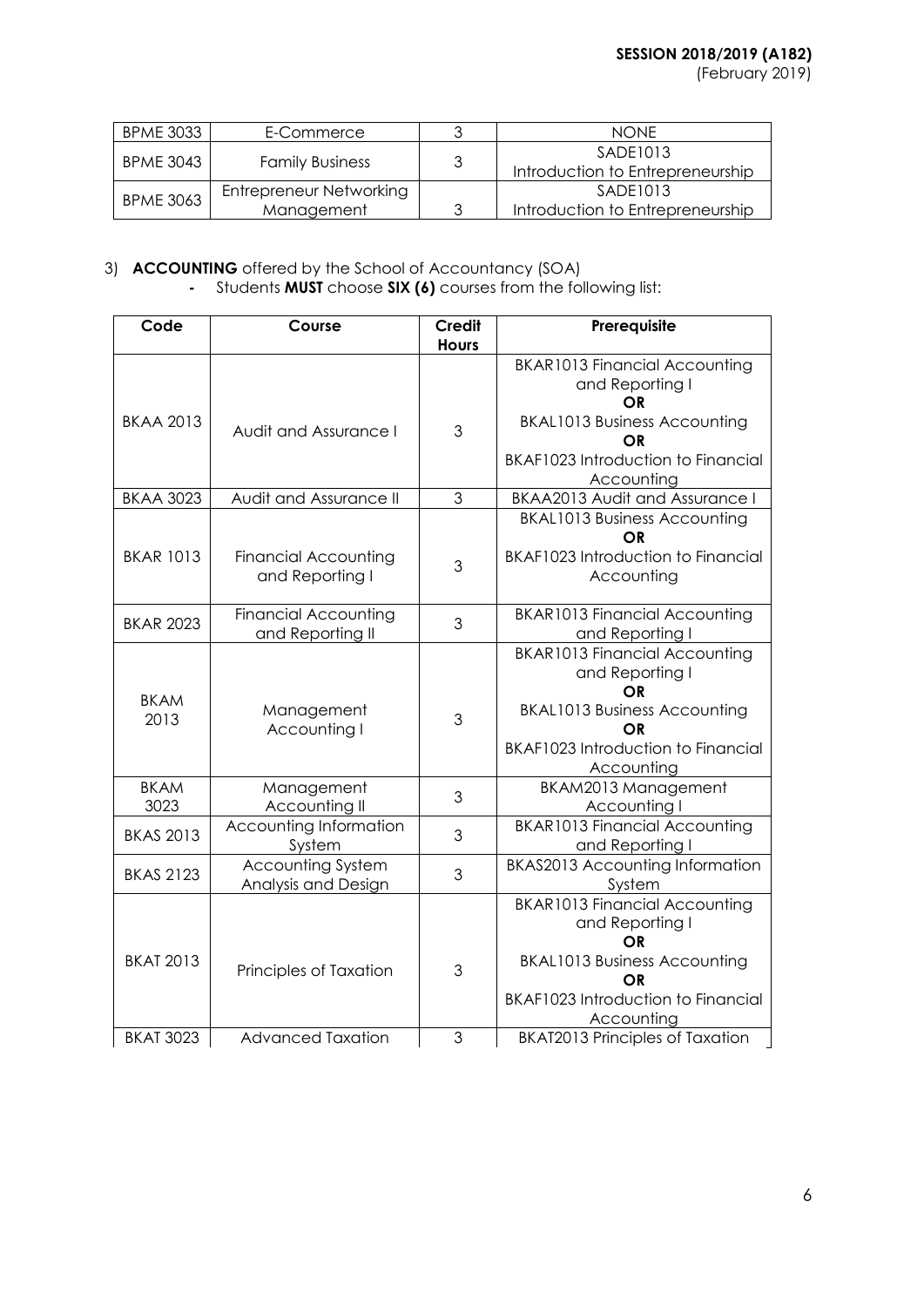4) **MATHEMATICS** offered by the School of Quantitative Sciences (SQS) **-** Students **MUST** choose **SIX (6)** courses from the following list:

| Code         | Course                                   | Credit<br><b>Hours</b> | Prerequisite                                                           |
|--------------|------------------------------------------|------------------------|------------------------------------------------------------------------|
| SQQS<br>1013 | <b>Elementary Statistics</b>             | 3                      | <b>NONE</b>                                                            |
| SQQS<br>2013 | <b>Applied Statistics</b>                | 3                      | SQQS1013 Elementary Statistics                                         |
| SQQM<br>1034 | Calculus I                               | $\overline{4}$         | <b>NONE</b>                                                            |
| SQQM<br>1063 | Discrete Mathematics                     | 3                      | <b>NONF</b>                                                            |
| SQQM<br>1073 | <b>Business Mathematics</b>              | 3                      | SQQM1034 Calculus I                                                    |
| SQQM<br>2023 | Linear Algebra                           | 3                      | SQQM1034 Calculus I<br>OR<br>SQQM1023 Managerial<br><b>Mathematics</b> |
| SQQM<br>2034 | Calculus II                              | 4                      | SQQM1034 Calculus I                                                    |
| SQQM<br>3043 | <b>Ordinary Differential</b><br>Equation | 3                      | SQQM2034 Calculus II                                                   |
| SQQM<br>3034 | <b>Multivariate Calculus</b>             | $\overline{4}$         | SQQM2034 Calculus II                                                   |
| SQQP<br>3023 | <b>Decision Modelling</b>                | 3                      | <b>NONE</b>                                                            |

# **OR**

5) **ISLAMIC FINANCE AND BANKING** offered by the Islamic Business School (IBS) **-** Students **MUST** choose **SIX (6)** courses from the following list:

| Code             | Course                                                             | Credit<br><b>Hours</b> | Prerequisite                                                                                                            |
|------------------|--------------------------------------------------------------------|------------------------|-------------------------------------------------------------------------------------------------------------------------|
| <b>BWBS 3043</b> | Islamic Banking<br>Management                                      | 3                      | None                                                                                                                    |
| BWSS 2013        | Philosophy of Business in<br><b>Islamic Finance and</b><br>Banking | 3                      | None                                                                                                                    |
| <b>BWSS 2093</b> | Contract in Islamic<br>Finance and Banking                         | 3                      | None                                                                                                                    |
| <b>BWSE 1013</b> | Foundations of Islamic<br>Economics                                | 3                      | None                                                                                                                    |
| <b>BWFS 3093</b> | Seminar in Islamic<br>Finance and Banking                          | 3                      | Have completed at least 100<br>credit hours                                                                             |
| <b>BWBS 2083</b> | Managing Islamic Banks                                             | 3                      | <b>BWFF2033 Financial Management</b><br>AND BWSS2013 Philosophy of<br>Business in Islamic Finance and<br><b>Banking</b> |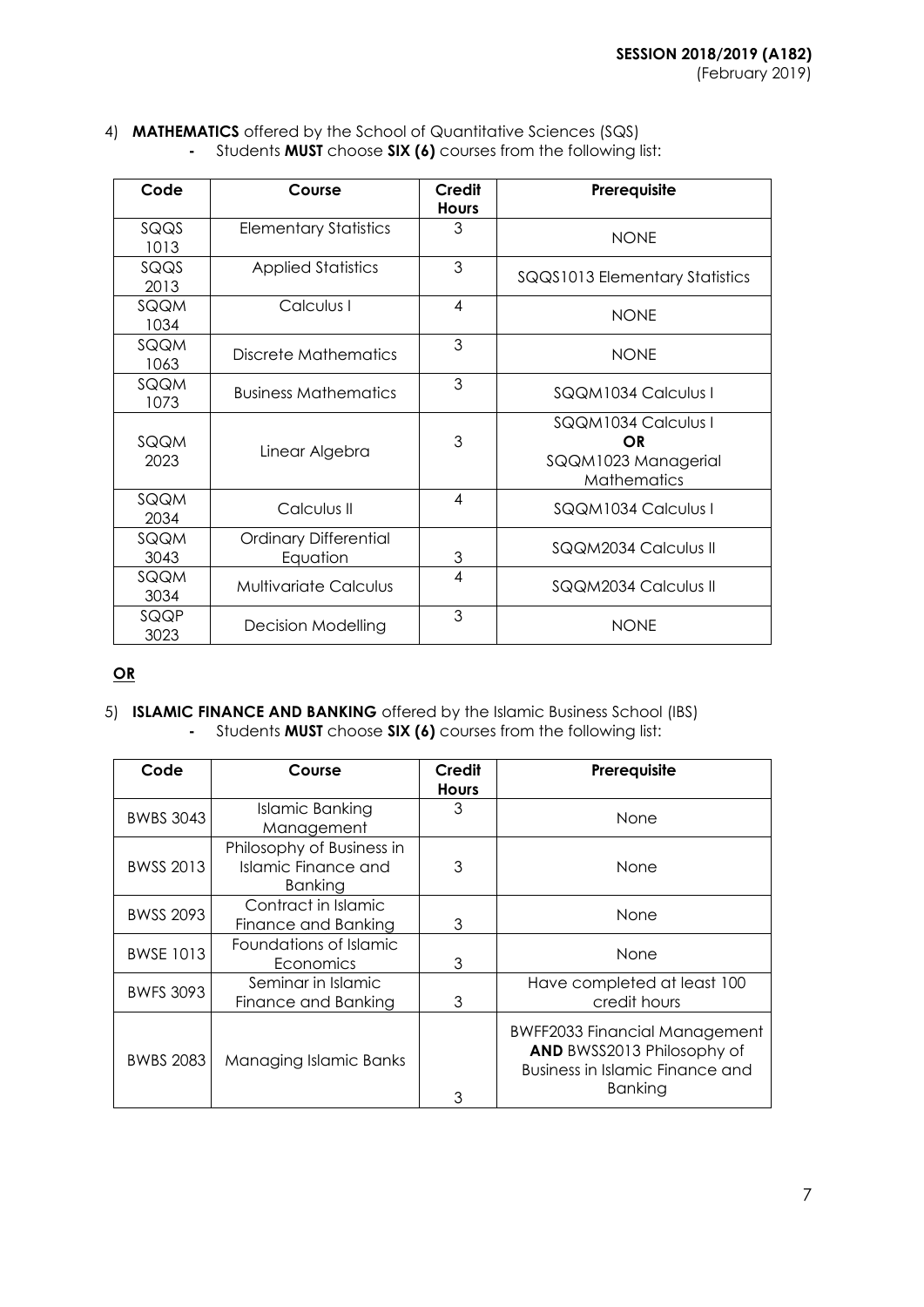| <b>BWFS 3013</b> | Islamic Investment                                            | 3 | <b>BWFF2043 Advanced Financial</b><br>Management AND BWSS2013<br>Philosophy of Business in Islamic<br>Finance and Banking                                                          |
|------------------|---------------------------------------------------------------|---|------------------------------------------------------------------------------------------------------------------------------------------------------------------------------------|
| <b>BWFS 2073</b> | Usul Figh for Finance and<br>Banking                          | 3 | BWSS2013 Philosophy of Business in<br>Islamic Finance and Banking OR<br><b>BWSS2093 Contracts in Islamic</b><br>Finance & Banking                                                  |
| <b>BWFS 2083</b> | Islamic Financial Markets,<br>Instruments and<br>Institutions | 3 | <b>BWFF2043 Advanced Financial</b><br>Management AND BWSS2013<br>Philosophy of Business in Islamic<br>Finance and Banking OR BWSS2093<br>Contracts in Islamic Finance &<br>Banking |
| <b>BWFS 3053</b> | Qawaid Figh for Finance<br>and Banking                        |   | BWFS2073 Usul Figh for Finance and<br>Banking                                                                                                                                      |

# **OR**

- 6) **RISK MANAGEMENT** offered by the School of Economics, Finance and Banking (SEFB).
	- Students **MUST** choose **SIX (6)** courses from the following list:

| Code             | Course                                    | Credit<br><b>Hours</b> | Prerequisite                                                                               |
|------------------|-------------------------------------------|------------------------|--------------------------------------------------------------------------------------------|
| <b>BWRR 1013</b> | Risk and Insurance                        | 3                      | None                                                                                       |
| <b>BWRR 3033</b> | Risk Management                           | 3                      | <b>BWFF2033 Financial Management</b>                                                       |
| <b>BWRS 2013</b> | Takaful                                   | 3                      | None                                                                                       |
| <b>BWRR 3043</b> | <b>Employee Benefits</b><br>Management    | 3                      | <b>BWRR1013 Risk and Insurance</b><br><b>AND BWFF2033 Financial</b><br>Management          |
| <b>BWRR 3063</b> | <b>Financial Risk</b><br>Management       | 3                      | <b>BWFF2043 Advanced Financial</b><br>Management                                           |
| <b>BWRR 3073</b> | Credit Risk Management                    | 3                      | <b>BWFF2033 Financial Management</b>                                                       |
| <b>BWRR 3123</b> | Corporate Governance                      | 3                      | None                                                                                       |
| <b>BWRR 3133</b> | Risk Analysis and Decision<br>Making      | 3                      | BWRR1013 Risk and Insurance<br><b>AND BWFF2043 Advanced</b><br><b>Financial Management</b> |
| <b>BWRR 3143</b> | Property and Liability Risk<br>Management | 3                      | BWRR1013 Risk and Insurance                                                                |
| <b>BWRR 3153</b> | <b>Risk Financing</b>                     | 3                      | <b>BWRR1013 Risk and Insurance</b><br><b>AND BWFF2043 Advanced</b><br>Financial Management |

# **OR**

7) **INFORMATION MANAGEMENT** offered by the School of Computing (SOC), UUM CAS. **-** Student **MUST** choose **SIX (6)** courses from the following list:

|  | Code | Course | Credit<br><b>Hours</b> | Prerequisite |
|--|------|--------|------------------------|--------------|
|--|------|--------|------------------------|--------------|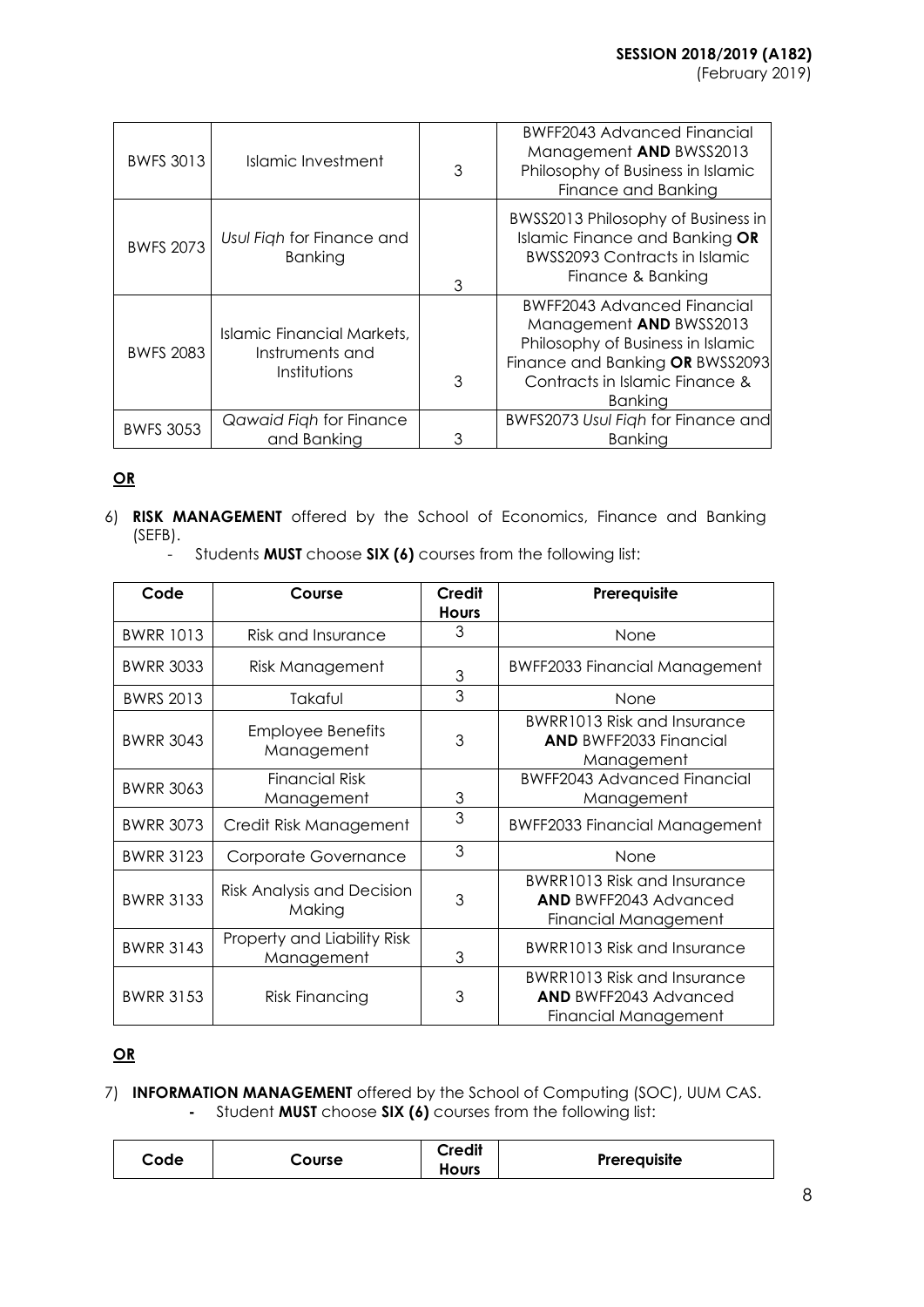| STIA1113        | Programming I                                      | 3 | <b>NONE</b>                                         |
|-----------------|----------------------------------------------------|---|-----------------------------------------------------|
| STIA1123        | Programming II                                     | 3 | STIA1113 Programming 1                              |
| <b>STIA2024</b> | Data Structures &<br><b>Algorithm Analysis</b>     | 4 | STIA1113 Programming 1                              |
| STID3014        | Database Systems &<br><b>Information Retrieval</b> | 4 | STIA2024<br>Data Structures & Algorithm<br>Analysis |
| STID3024        | Systems Analysis and<br>Design                     | 4 | STIA1113 Programming 1                              |
| STID3074        | Information Technology                             | 4 | <b>STID3024</b>                                     |
|                 | Project Management                                 |   | Systems Analysis and Design                         |
| STID3124        | Database Administration                            | 4 | STID3014                                            |
|                 |                                                    |   | Database System & Information                       |
| STID3144        |                                                    | 4 | Retrieval                                           |
|                 | Knowledge<br>Management                            |   | <b>STID3024</b><br>Systems Analysis and Design      |
| STID3154        | IT Entrepreneurship                                | 4 | <b>NONE</b>                                         |
| STIW2024        | Software Engineering                               | 4 | <b>STIA2024</b>                                     |
|                 |                                                    |   | Data Structures & Algorithm                         |
|                 |                                                    |   | Analysis                                            |

# **D. PROGRAMME ELECTIVE (9 CREDIT HOURS)**

Choose any **FOUR (3)** courses from the following list:

| Code             | Course                     | Credit<br><b>Hours</b> | Prerequisite                         |
|------------------|----------------------------|------------------------|--------------------------------------|
| <b>BWBB 3033</b> | International Banking      | 3                      | <b>BWBB2013 Bank Management</b>      |
| <b>BWBB 3043</b> | <b>Banking Securities</b>  | 3                      | <b>BWBB2013 Bank Management</b>      |
| <b>BWBB 3073</b> | <b>Treasury Management</b> | 3                      | <b>BWBB2013 Bank Management</b>      |
| <b>BWBB 3083</b> | Corporate Banking          | 3                      | <b>BWBB2013 Bank Management</b>      |
| <b>BWBB 3093</b> | Offshore Banking           | 3                      | <b>BWBB2013 Bank Management</b>      |
| <b>BWBZ 3993</b> | Project Paper              | 3                      | <b>BPMN 3143 Research</b>            |
|                  |                            |                        | Methodology                          |
|                  |                            |                        | <b>AND</b>                           |
|                  |                            |                        | have completed at least 100          |
|                  |                            |                        | credit hours                         |
| <b>BWFE 3013</b> | Real Estate Management     | 3                      | <b>BWFF2033 Financial Management</b> |
| <b>BWFN 3033</b> | Portfolio Management       | 3                      | <b>BWFF2043 Advanced Financial</b>   |
|                  |                            |                        | Management                           |
| <b>BWRR 3063</b> | <b>Financial Risk</b>      | 3                      | <b>BWFF2043 Advanced Financial</b>   |
|                  | Management                 |                        | Management                           |
| <b>BWFF3013</b>  | Corporate Finance          | 3                      | <b>BWFF2043 Advanced Financial</b>   |
|                  |                            |                        | Management                           |

# **E. FREE ELECTIVE (3 CREDIT HOURS)**

Students can choose **ONE (1)** course offered by other programme within school or any course offered by other schools subject to the following:

i. Must fulfill prerequisite course if any.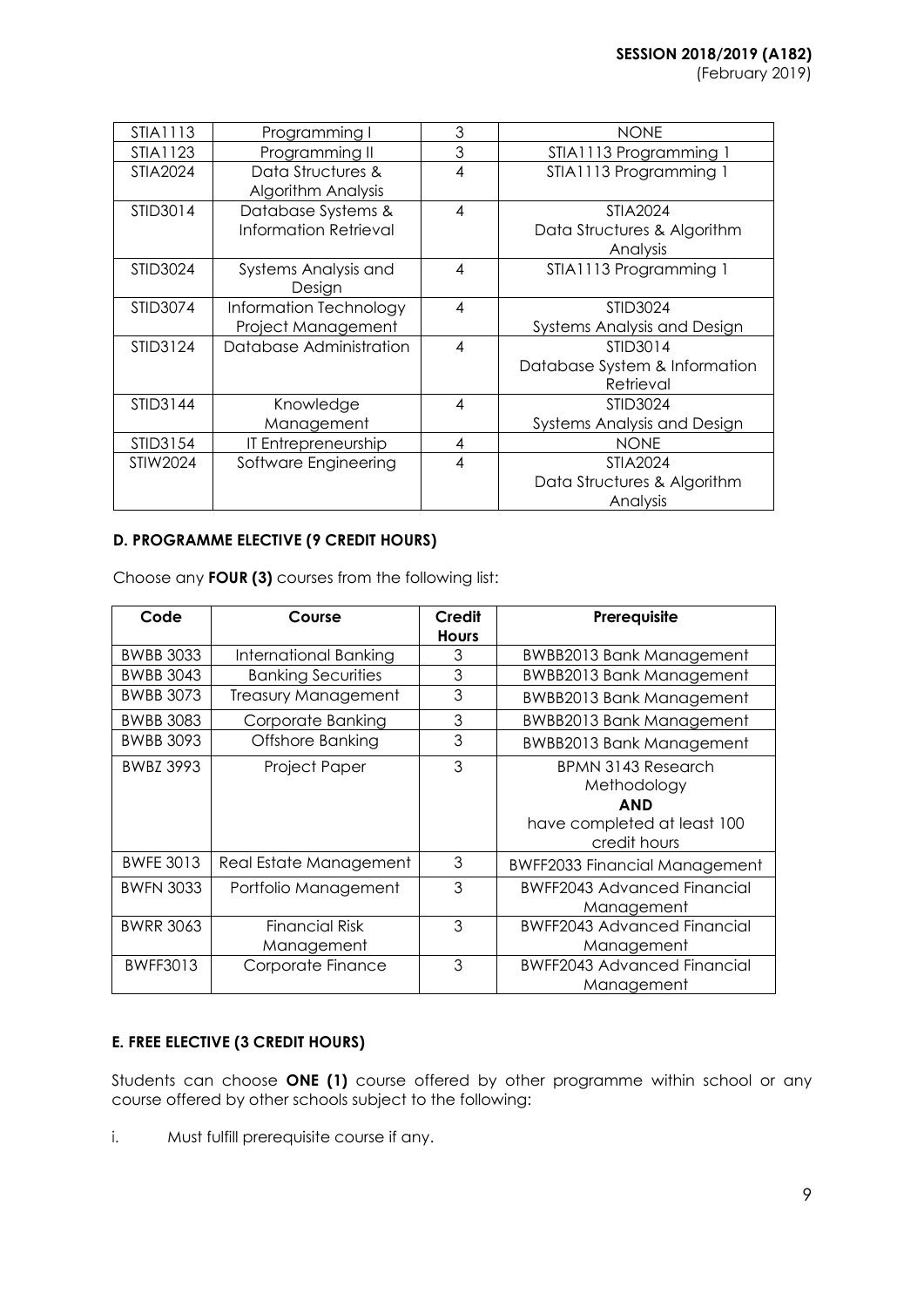ii. Equivalent courses are not considered as free elective including the following courses:-

| Code            | <b>Course Name</b>                 |
|-----------------|------------------------------------|
| <b>GMGF1013</b> | Economic for Public Management     |
| <b>BKAL1013</b> | <b>Business Accounting</b>         |
| <b>BKAR1013</b> | Financial Accounting and Reporting |
| <b>BWFF1013</b> | Foundations of Finance             |

# **EQUIVALENT COURSES FOR BACHELOR OF BANKING WITH HONOURS [BBANK (HONS)] Note: S***tudents Are Not Allowed to Register the Above Courses as Free Elective*

#### **PROPOSED COURSE BY SEMESTER FOR BACHELOR OF BANKING WITH HONOURS [BBANK (HONS)]**

|                 |                              | ונאוטוון האמש                 |                 |                            |                               |
|-----------------|------------------------------|-------------------------------|-----------------|----------------------------|-------------------------------|
| Code            | 1st Semester                 | <b>Credit</b><br><b>Hours</b> | Code            | 2nd Semester               | <b>Credit</b><br><b>Hours</b> |
|                 |                              |                               |                 |                            |                               |
| MPU 3123        | <b>Islamic and Asian</b>     | 3                             | SBLEXXXX        | English Core               | $\ensuremath{\mathsf{3}}$     |
|                 | Civilization                 |                               | <b>BWBS3043</b> | <b>Islamic Banking</b>     | $\overline{3}$                |
| SBLEXXXX        | English Core                 | $\ensuremath{\mathsf{3}}$     |                 | Management                 |                               |
| SQQS1013        | <b>Elementary Statistics</b> | $\frac{3}{3}$                 | <b>BWFF2033</b> | Financial                  | 3                             |
| <b>BPMN1013</b> | Introduction to              |                               |                 | Management                 |                               |
|                 | Management                   |                               | SADE1013        | Introduction to            | 3                             |
| <b>BKAF1023</b> | Introduction to Financial    | 3                             |                 | Entrepreneurship           |                               |
|                 | Accounting                   |                               | <b>SADN1033</b> | Nationhood of              | 3                             |
| <b>BWBB1013</b> | Foundations of Banking       | $\mathfrak{S}$                |                 | Malaysia                   |                               |
| <b>VXXXXXXX</b> | Co-curriculum                | 1                             | BWBB2013        | <b>Bank Management</b>     | 3                             |
|                 |                              |                               | <b>VXXXXXXX</b> | Co-curriculum              |                               |
|                 | <b>TOTAL</b>                 | 19                            |                 | <b>TOTAL</b>               | $\overline{19}$               |
| Code            | 3rd Semester                 | <b>Credit</b><br><b>Hours</b> | Code            | <b>4th Semester</b>        | <b>Credit</b><br><b>Hours</b> |
|                 |                              |                               |                 |                            |                               |
| <b>BWFF2043</b> | <b>Advanced Financial</b>    | 3                             | <b>GLUL2023</b> | <b>Business Law</b>        | 3                             |
|                 | Management                   |                               | BEEB1013        | Principles of              | 3                             |
| SBLEXXXX        | <b>English Core</b>          | $\ensuremath{\mathsf{3}}$     |                 | Economics                  |                               |
| <b>BWBB3013</b> | <b>Commercial Bank</b>       | 3                             | <b>BWFN3013</b> | <b>Investment Analysis</b> | $\mathsf 3$                   |
|                 | Operations                   |                               | <b>BWBB3053</b> | Marketing of Financial     | 3                             |
| <b>BWBB3023</b> | Lending Management           | $\ensuremath{\mathsf{3}}$     |                 | Services                   |                               |
| MPU 3113        | <b>Ethnic Relations</b>      | 3                             |                 | Minor 2                    | $\mathsf 3$                   |
|                 | Minor 1                      | $\overline{3}$                |                 | Programme Elective 1       | $\overline{3}$                |
| VXXXXXXX        | Co-curriculum                |                               | <b>VXXXXXXX</b> | Co-curriculum              |                               |
|                 | <b>TOTAL</b>                 | 19                            |                 | <b>TOTAL</b>               | 19                            |
| Code            | 5th Semester                 | <b>Credit</b><br><b>Hours</b> | Code            | 6th semester               | <b>Credit</b><br><b>Hours</b> |
|                 |                              |                               |                 |                            |                               |
| <b>BWFF3033</b> | <b>Financial Market and</b>  | 3                             | <b>BWFF3113</b> | Ethic and                  | 3                             |
|                 | Institution                  |                               |                 | Governance                 |                               |
| <b>GLUL3093</b> | <b>Banking Law</b>           | $\ensuremath{\mathsf{3}}$     | BWBB3063        | International Trade        | 3                             |
| <b>BWFF3073</b> | Personal Finance             | 3                             |                 | and Finance                |                               |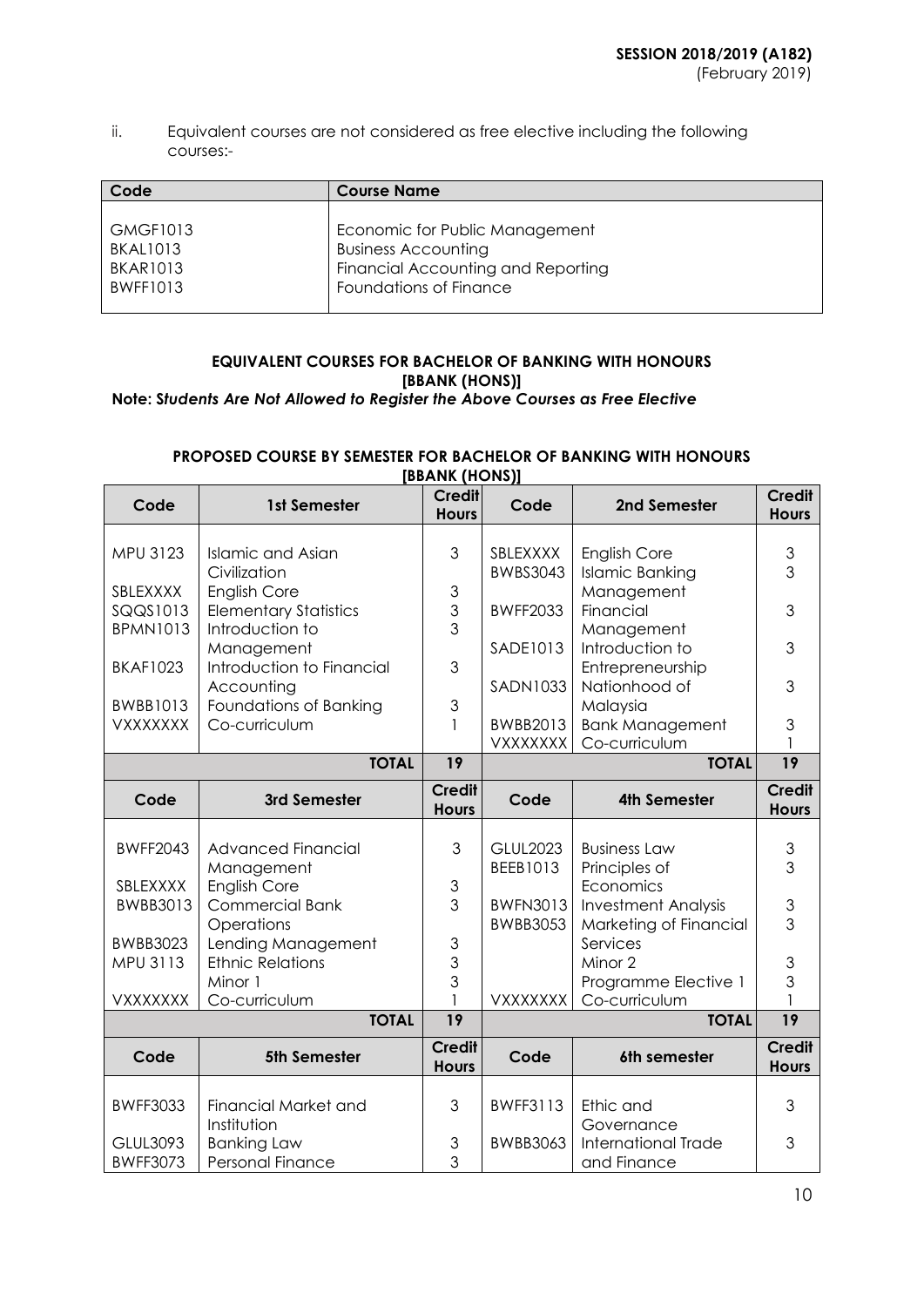|                             | Programme Elective 2<br>Minor 3                                                   | 3<br>3                                                                                                                                  | <b>BPMN3143</b> | Research<br>Methodology<br>Programme Elective 3<br>Minor 4 | 3<br>3<br>3            |
|-----------------------------|-----------------------------------------------------------------------------------|-----------------------------------------------------------------------------------------------------------------------------------------|-----------------|------------------------------------------------------------|------------------------|
|                             | <b>TOTAL</b>                                                                      | 15                                                                                                                                      |                 | <b>TOTAL</b>                                               | 15                     |
| Code                        | 7th semester                                                                      | Credit<br><b>Hours</b>                                                                                                                  | Code            | 8th Semester                                               | Credit<br><b>Hours</b> |
| BWBB3193<br><b>BPMN3023</b> | Seminar in Banking<br>Free Elective<br>Minor 5<br>Minor 6<br>Strategic Management | $\mathfrak{S}% _{A}^{\ast}=\mathfrak{S}_{A}\!\left( A;B\right) ,\ \mathfrak{S}_{A}\!\left( A;B\right)$<br>3<br>3<br>$\mathfrak{S}$<br>3 | <b>BWBX4908</b> | Practicum                                                  | 8                      |
|                             | <b>TOTAL</b>                                                                      | 15                                                                                                                                      |                 | <b>TOTAL</b>                                               | 8                      |

**Total Overall Credit Hours: 129 Credit Hours**

#### **COURSE SYNOPSIS BWBB1013 FOUNDATIONS OF BANKING PREREQUISITE NONE**

This course covers topics relevant to the financial system in Malaysia. Students will be exposed to the important elements in the financial system, which are financial institution and financial market. Students will learn about the roles and functions of central bank, commercial bank, Islamic bank, investment bank and other non-banking institutions in Malaysia. Students will also be exposed to the money market and capital market in Malaysia. In addition, the concept of money supply, credit creation, and pricing mechanism will also be discussed in this course.

.........................................................................................................

# **BWBB2013 BANK MANAGEMENT PREREQUISITE NONE**

This course covers several aspects of concept and technique in bank management practices today. A comprehensive analysis of bank financial statement to measure and evaluate bank's performance in terms of its profitability, assets, and liquidity will be discussed in detail. Additionally, there will be a thorough explanation on the effective management of bank capital, liquidity planning and management of sources and uses of funds in addition to efficient management of asset and liability. Furthermore, this course will also include other important topics as such managing investment portfolio, bank's strategic planning and budgeting process, risks in banking as well as electronic banking. Other related issues in bank management will also be discussed in detail.

.........................................................................................................

# **BWBB3013 COMMERCIAL BANK OPERATIONS PREREQUISITE BWBB2013 BANK MANAGEMENT**

This course discusses commercial bank operations in detail. Discussion pertaining to roles and functions of commercial bank as a provider of banking products and services will be discussed in depth. In particular, students will be exposed to topic relating to banking products and services such as deposits, cheques, remittance, loan and advances, international trade financing, and other banking products. This course also highlights current issues and challenges facing bankers today.

 $\mathcal{L}^{(n)}$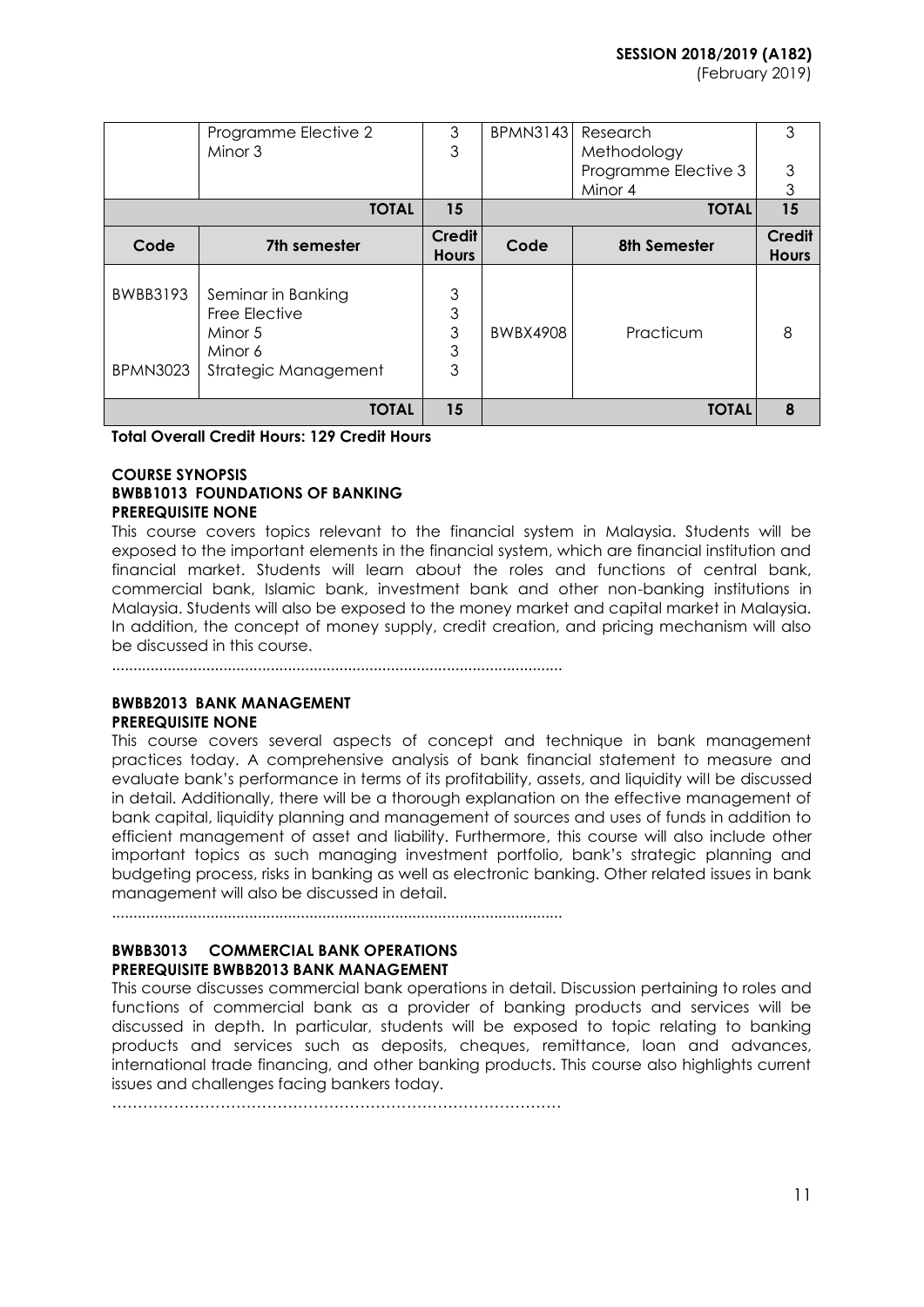#### **BWBB3023 LENDING MANAGEMENT PREREQUISITE BWBB2013 BANK MANAGEMENT**

This course will discuss the roles of financial institutions as financial intermediaries in providing loan services. Student will be exposed to the basic concepts, principles and loan policies in bank lending management. This course will also cover other topics such as lending process, analysis of risks using qualitative and quantitative analysis, security for loans, restructuring of loans, lending rationale, loan agreement, project financing, managing problem loans and securitization.

……………………………………………………………………………

# **BWBB3033 INTERNATIONAL BANKING PREREQUISITE BWBB2013 BANK MANAGEMENT**

This course introduces students to structures of international banking, the applicable principles and practice as well as the economics and regulatory nature and complexity of international banking environment. Various international banking activities involving assets, liabilities and other international banking services, and the techniques used to manage and monitor them are discussed in detail. Topics like international financial institutions, international trade, foreign exchange, offshore banking, risk management, international portfolio management and current issues are included to help students understand and appreciate the international trade liberalization and globalization, and their impact on the international banking.

………………………………………………………………………….

#### **BWBB3043 BANKING SECURITIES PREREQUISITE BWBB2013 BANK MANAGEMENT**

This course exposes students to all types of banking securities used as collaterals in lending activities of banking and financial institutions, their characteristics, advantages, disadvantages as well as their suitability as collaterals. Students will learn how a perfect security is created and how bankers' rights under each type of security are enforced in recovery of debts. Discussion also covers relevant topics including National Land Administration System, Legal/Judiciary System having jurisdiction over banking securities in Malaysia, Registration of Company Act, and actual court cases in Malaysia to facilitate understanding and to generate extensive knowledge regarding banking securities.

……………………………………………………………………………

# **BWBB3053 MARKETING OF FINANCIAL SERVICES PREREQUISITE NONE**

This course presents theory and concept of marketing in financial institutions. The course focuses on the importance of marketing in financial institutions and the marketing techniques and tools that can be applied in the financial institutions for competitive advantage. This course will also cover topics such as basic marketing concept, bank marketing strategic, bank product, consumer behaviour and attitudes, market segmentation and others. The emphasis is on the practical application of principles, concepts and tools of marketing management. Students will be required to participate in group discussions and presentations. This course will also expose students to the banking practices today specifically in Malaysia with relevant current issues.

…………………………………………………………………………....